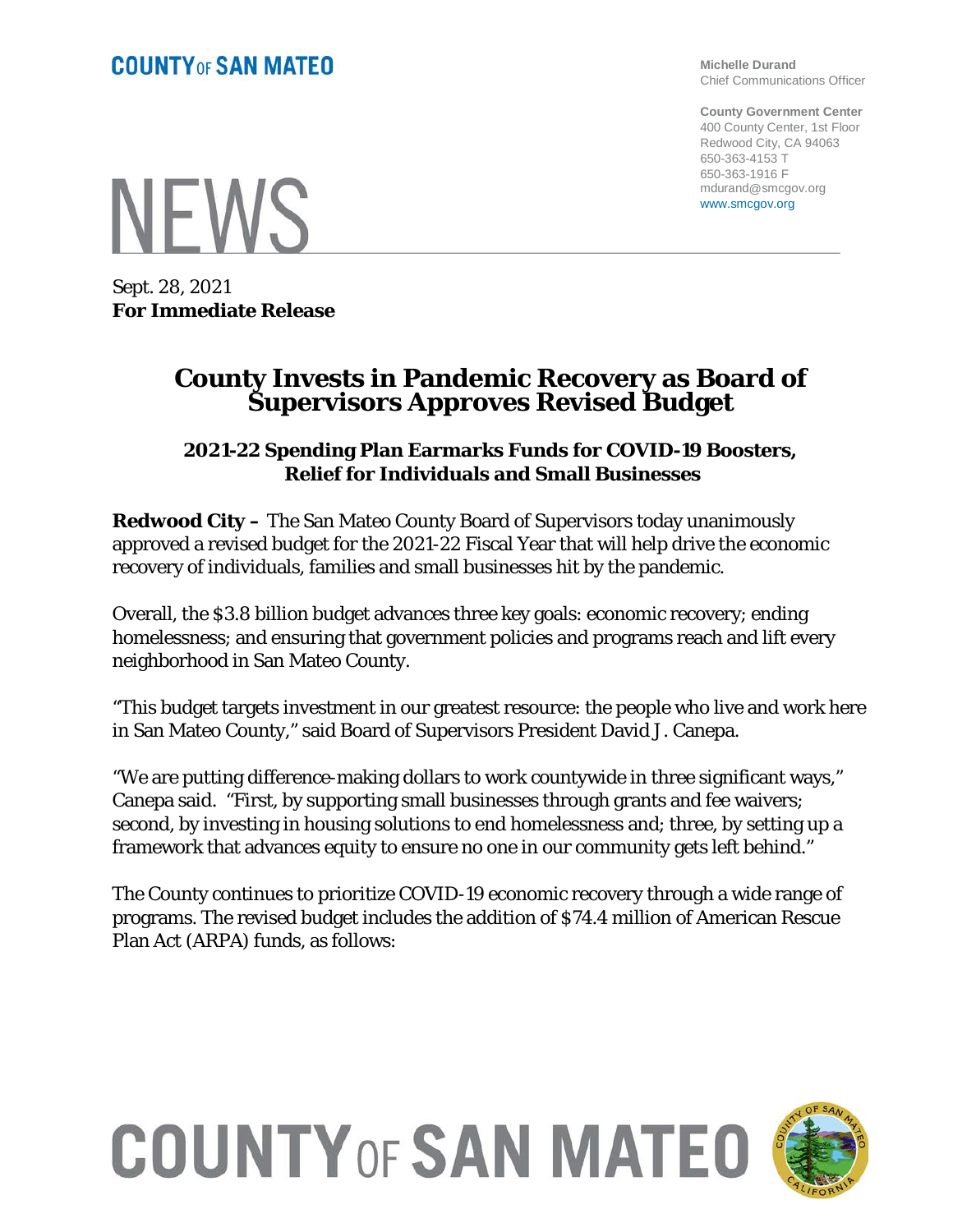| <b>American Rescue Plan Act (ARPA) Funding</b>                                    |                 |
|-----------------------------------------------------------------------------------|-----------------|
| <b>Total Received: \$74.4 million)</b>                                            |                 |
| <b>Projects</b>                                                                   | <b>Budgeted</b> |
| Homelessness: Navigation Center and/or acquisition of additional                  | \$20,000,000    |
| hotels                                                                            |                 |
| Lost Revenue Reimbursement: reimbursement to County                               | \$20,000,000    |
| departments for loss of County revenue incurred through the course of             |                 |
| the pandemic                                                                      |                 |
| <b>Community Initiatives: community efforts related to equity and</b><br>recovery | \$10,000,000    |
| <b>Business Support:</b> funds for the creation of the North County Small         | \$5,500,000     |
| Business Center, for the Renaissance Entrepreneurship Center, and for             |                 |
| WeHope to develop a modular housing manufacturing plant in East                   |                 |
| Palo Alto                                                                         |                 |
| <b>Environmental Health Fees: one-time support to about 5,400</b>                 | \$5,150,000     |
| businesses to offset revenue losses incurred due to restrictive COVID1-9          |                 |
| <b>Health Orders</b>                                                              |                 |
| <b>Vaccine Outreach, Events, and Mass Vaccination for 3rd Dose:</b>               | \$5,000,000     |
| administration of vaccines in communities at increased risk of COVID-             |                 |
| 19 infection and hospitalization, and enhanced vaccine outreach through           |                 |
| extra help staffing and community-based providers                                 |                 |
| <b>SMC Strong Small Business Assistance Program: 200 grants of</b>                | \$2,075,000     |
| \$10,000 each to eligible small business that have not received a County          |                 |
| or state/federal small business COVID recovery grant or loan in the past          |                 |
| 12 months, plus \$75,000 to SMCU Community Fund to administer the                 |                 |
| program                                                                           |                 |
| Home Delivered Meals Expansion for Older Adults: expansion                        | \$1,950,000     |
| of the County's home delivered meals program for older adults for two             |                 |
| years, following the end of the Great Plates Delivered program                    |                 |
| <b>Second Harvest of Silicon Valley Emergency Food Assistance:</b>                | \$2,550,000     |
| emergency food assistance for vulnerable populations and creation of              |                 |
| grocery delivery programs for older adults                                        |                 |
| Micro Food Business Grant Program: grants of up to \$2,500                        | \$500,000       |
| cottage food operators, \$5,000 for caterers, food trucks, food carts, and        |                 |
| \$10,000 for commissaries and incubator kitchens.                                 |                 |
| Microenterprise Home Kitchen Ordinance (MEHKO) Pilot                              |                 |
| and Grant Program: \$238,000 for Environmental Health Services to                 | \$300,000       |
| operate MEHKO pilot permitting program and \$62,500 for individual                |                 |
| grants of \$2,500 to 25 MEHKO permit holders                                      |                 |
| <b>Total</b>                                                                      | \$73,025,000    |

## **COUNTY OF SAN MATEO (**